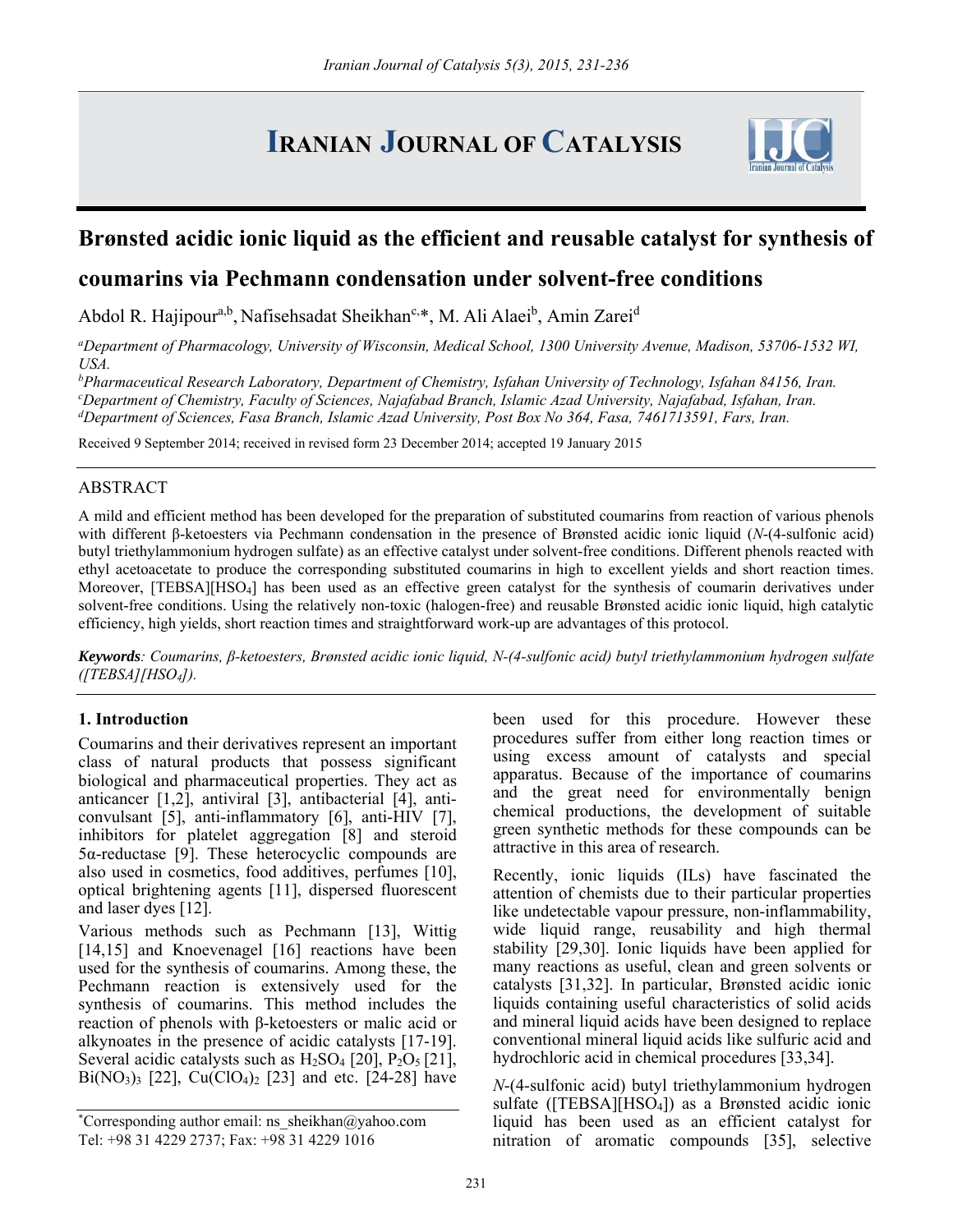alkylation of *m*-cresol with *tert*-butanol [36] and also synthesis of amidoalkylnaphthol derivatives [37]. In view of the current interest in environmentally benign catalytic processes, a procedure performing under solvent-free conditions would be more appreciable, therefore we wish to report a convenient, mild and efficient procedure for the synthesis of coumarins from various phenols and different β-ketoesters in the presence of [TEBSA][HSO4] as an effective and reusable catalyst under solvent-free conditions (Scheme 1).

#### **2. Experimental**

#### *2.1. General*

All reagents were purchased from Merck and Aldrich and used without further purification. All yields referred to isolated products after purification. [TEBSA][HSO4] was synthesized according to previous reported procedure [37]. Products were characterized by spectroscopy data (IR, <sup>1</sup>HNMR and 13CNMR spectra), melting points and elemental analysis. <sup>1</sup>HNMR (400 MHz) and <sup>13</sup>CNMR (100 MHz) spectra were run in  $DMSO-d_6$  and  $CDCl_3$  relative to TMS (0.00 ppm)**.** IR spectra were recorded on a Shimadzu 435 IR spectrophotometer and performed using KBr pellets. All melting points were taken on a Gallenkamp melting apparatus and were uncorrected.

*2.2. General procedure for the preparation of coumarin derivatives* 

A mixture of a phenol (1 mmol), β-ketoester  $(1.2 \text{ mmol})$  and [TEBSA][HSO<sub>4</sub>]  $(0.05 \text{ mmol})$  were stirred at 120°C in oil bath. The reaction was monitored with TLC (ethyl acetate/cyclohexane, 1/3). After completion, the reaction mixture was cooled to room temperature, then water was added to the reaction mixture and stirred for 5–10 min. The crystalline product was collected by filtration, washed with icecold water (10 ml) and recrystallized from ethanol to afford pure product.

#### **3. Results and discussion**

To optimize the reaction conditions, the reaction of resorcinole (1 mmol) and ethyl acetoacetate (1.2 mmol) was examined in the presence of different amounts of [TEBSA][HSO4] at different temperatures (Table 1). It was found that the best result was obtained when the reaction carried out at 120°C by using 0.05 mmol of [TEBSA][HSO<sub>4</sub>] under solvent-free conditions (Table 1, entry 4). An increase of the amount of the catalyst from 0.05 to 0.30 mmol did not improve the results. Therefore, only 5 mol% of [TEBSA][HSO4] was suitable for this reaction. It emonstrated high catalytic efficiency of [TEBSA][HSO4] due to having two acidic group (Table 1).



**Scheme 1.** The synthesis of coumarins from various phenols and different β-ketoesters in the presence of [TEBSA][HSO4] under solvent-free conditions.

| Table 1. Synthesis of coumarins from resorcinol and ethyl acetoacetate under different conditions. |  |
|----------------------------------------------------------------------------------------------------|--|
|----------------------------------------------------------------------------------------------------|--|

| Entry | [TEBSA][HSO <sub>4</sub> ] (mmol) | Temp. $(^{\circ}C)$ | Time (min)     | Yield of 1a $(\%)^a$ |
|-------|-----------------------------------|---------------------|----------------|----------------------|
|       | 0.05                              | r.t.                | 90             | 30                   |
| 2     | 0.05                              | 100                 | 10             | 75                   |
| 3     | 0.025                             | 120                 | $\overline{4}$ | 85                   |
| 4     | 0.05                              | 120                 | $\overline{4}$ | 94                   |
| 5     | 0.1                               | 120                 | 20             | 80                   |
| 6     | 0.15                              | 120                 | 120            | 50                   |
| 7     | 0.30                              | 120                 | 120            | 40                   |
| 8     | 0.05                              | 130                 | 5              | 80                   |

a Isolated yields.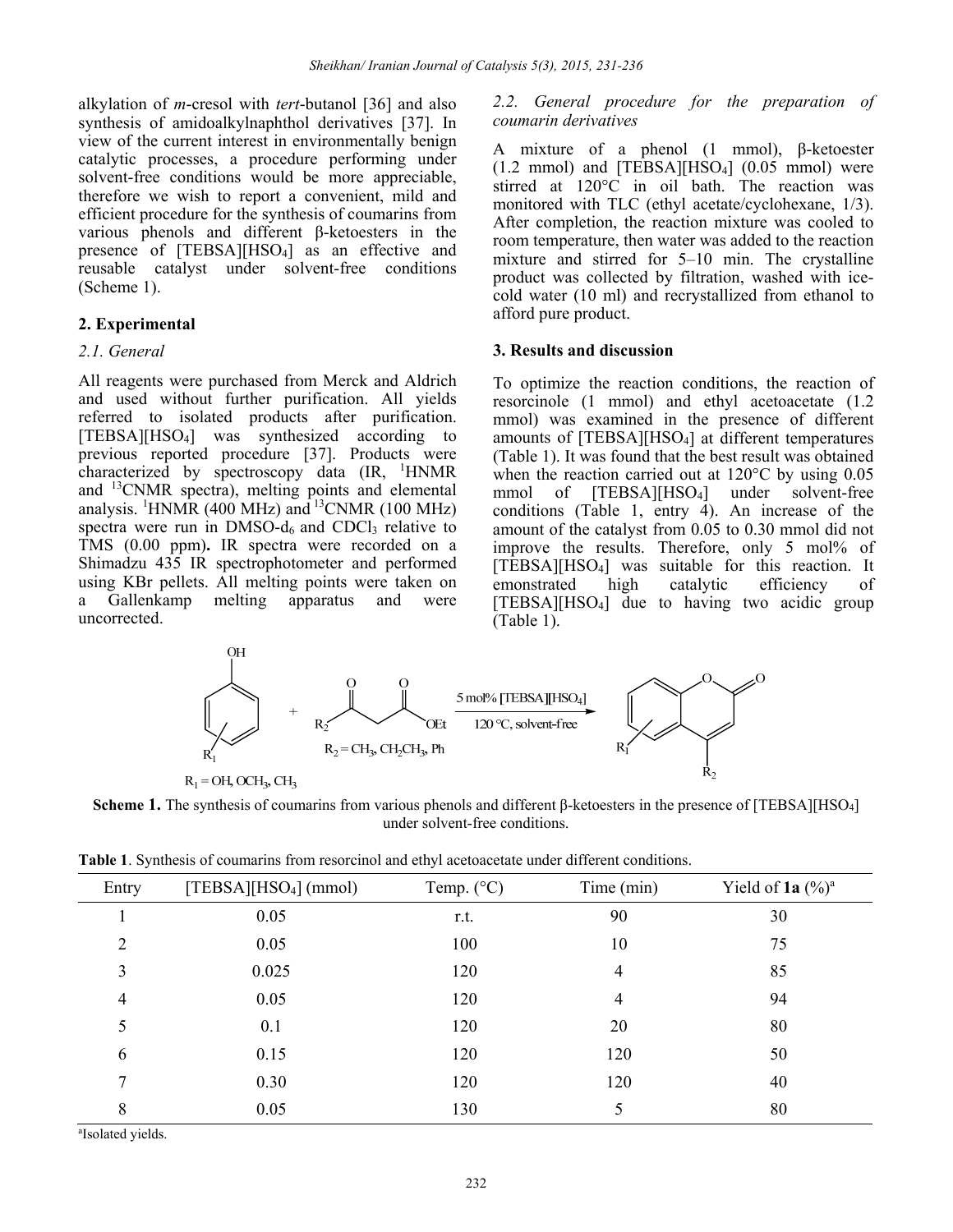Using these optimized conditions, various substituted coumarins were prepared by reaction of the different phenols with various β-ketoesters such as ethyl acetoacetate, ethyl-3-oxovalerate and ethylbenzoyl acetate under solvent-free conditions at 120°C (Table 2, entries 1-8). As demonstrated in Table 2, different phenols reacted with ethyl acetoacetate to produce the corresponding substituted coumarins in high to excellent yields and short reaction times. When the 3-oxovalerate and ethylbenzoylacetate were used, the yields of the related products were approximately high but the reaction times were longer than the others because of their steric effects (Table 2, all **b** and **c** products).

**Table 2.** Synthesis of coumarins from phenols and different β-ketoesters using [TEBSA][HSO4] at 120°C under solvent-free conditions.<sup>a</sup>

| Entry            | Phenol                     | Product                |                   | Time (min)           | Yield $(\%)^b$ | m.p. $(^{\circ}C)$ |  |
|------------------|----------------------------|------------------------|-------------------|----------------------|----------------|--------------------|--|
|                  | OН<br>HO                   | 50<br>HO               | 1a R = $CH3$      | $\overline{4}$       | 94             | 184-185            |  |
| $\mathbf 1$      |                            |                        | 1b $R = CH_2CH_3$ | 10                   | 87             | 165-168            |  |
|                  |                            | Ŕ                      | $1c R = Ph$       | 60                   | 81             | 243-245            |  |
|                  | HO<br>.OH                  | HO.                    | $2a R = CH3$      | $\sqrt{2}$           | 93             | 281-283            |  |
| $\sqrt{2}$       |                            |                        | $2b R = CH2CH3$   | $\sqrt{5}$           | 88             | 261-264            |  |
|                  | ÒН                         | ÒН<br>Ŕ                | $2c R = Ph$       | 60                   | 83             | 232-234            |  |
|                  | OH                         | OН                     |                   |                      |                |                    |  |
| $\mathfrak{Z}$   | .OH<br>HO                  | HO.                    | $3a R = CH3$      | $\tau$               | 90             | 232-234            |  |
|                  |                            | Ŕ                      | $3b R = CH2CH3$   | 20                   | 83             | 226-229            |  |
|                  | CH <sub>3</sub>            | CH <sub>3</sub><br>HO. | $4a R = CH3$      | $\overline{2}$       | 92             | 260-262            |  |
| $\overline{4}$   | HO.<br>HO                  |                        | 4b $R = CH_2CH_3$ | 20                   | 88             | 210-212            |  |
|                  |                            | Ŕ                      | $4c R = Ph$       | 30                   | 85             | 272-274            |  |
|                  | HO.<br>ЮA                  | $H_3C$                 | $5a R = CH3$      |                      | 85             | 254-256            |  |
| $\sqrt{5}$       |                            |                        | 5b $R = CH_2CH_3$ | $\mathfrak{S}$<br>25 | 81             |                    |  |
|                  | ĊН <sub>3</sub>            | ÒH Ř                   |                   |                      |                | 192-194            |  |
|                  | OН<br>$H_3CO$              | $H_3CO$                | 6a R = $CH3$      | 60                   | 83             | 153-155            |  |
| 6                |                            |                        | 6b $R = CH_2CH_3$ | 75                   | 70             | 93-95              |  |
|                  |                            | Ŕ<br>OН                |                   |                      |                |                    |  |
|                  | OH<br><b>OH</b><br>$H_3CO$ | $H_3CO$<br>O.<br>0؞    | $7a R = CH3$      | 90                   | 72             | 156-158            |  |
| $\boldsymbol{7}$ |                            |                        | $7b R = CH2CH3$   | 120                  | 61             | 162-164            |  |
|                  |                            | Ŕ                      |                   |                      |                |                    |  |
|                  | OH                         |                        | $8a R = CH3$      | 50                   | 70             | 168-170            |  |
| $\,8\,$          |                            |                        | $8b R = CH2CH3$   | 90                   | 60             | 169-172            |  |
|                  |                            | Ŕ                      |                   |                      |                |                    |  |

<sup>a</sup>Reaction conditions: phenol (1.0 mmol), β-ketoester (1.2 mmol), and ionic liquid (0.05 mmol).

<sup>a</sup>Reaction conditions: phenol (1.0 mmol), β-ketoester (1.2 mmol), and ionic liquid (0.05 mmol).<br><sup>b</sup>Yields referred to isolated pure products and all synthesized coumarins were characterized by spectral data (IR, <sup>1</sup>H and points and comparison with authentic samples.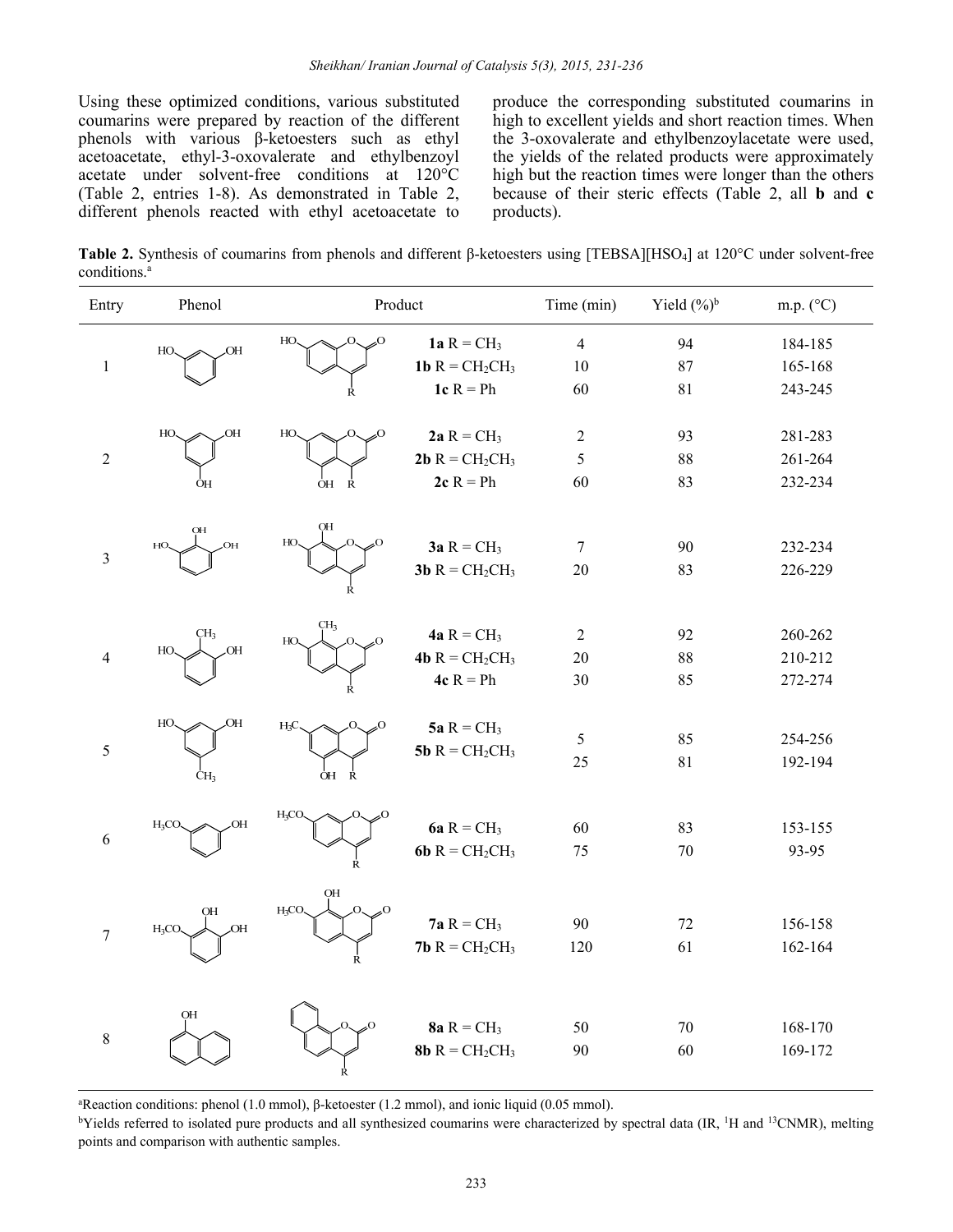As shown in Table 2, electronic effects were observed on these reactions. The kind of groups on the phenols affected the yield and reaction time. We found that electron-donating group *para* to the site of electrophilic substitution on the phenols increased both the reaction rate and the yield of the product (Table 2, entries 1-5). In the cases of 3-methoxy phenol (entry 6) and *3-methoxy catechol* (entry 7) longer reaction time was required but they showed no detectable demethylation under the reaction conditions. 1-Naphthol (entry 8) required longer reaction time due to the presence of another phenyl ring [38]. As expected, the reaction of other phenols having no electron-donating group or electron with-drawing group such as phenol and 4-nitro phenol with ethyl acetoacetate failed to give corresponding coumarins after 120 minutes.

As a result, this procedure was suitable for the synthesis of coumarins from different phenols having electron-donating group. It was noteworthy that hydroxycoumarins were synthesized in high to excellent yields and short times in this procedure because they are useful intermediates with potential biological activity. It was remarkable that the work-up of products was very convenient. All of the products were isolated by adding water to the reaction mixture and filtrated off the solid compounds as pure products. Furthermore, this procedure was environmental benign because of using halogen-free and reusable acidic ionic liquid with high catalytic efficiency under solvent-free conditions without using any organic solvent (Table 2).

A suggested mechanism for the Pechmann condensation by using [TEBSA][HSO4] as a catalyst was given in Scheme 2.

In comparison with other catalysts employed for the synthesis of coumarin (1a) from resorcinole and ethyl acetoacetate under different conditions, [TEBSA][HSO<sub>4</sub>] showed more catalytic reactivity than the others in terms of low amount of catalyst, short reaction time and simplified conditions (Table 3).

To investigate the reusability of the  $[TEBSA][HSO<sub>4</sub>]$ catalyst, after each run, the catalyst was extracted from the reaction mixture according to the previous reported method [37] and reused for the reaction of resorcinol with ethyl acetoacetate under solvent-free conditions at 120°C (Figure1). It was considerable that the catalyst could be employed four times, although the efficiency of the catalyst was gradually decreased. These observations demonstrated that the acidic ionic liquid ([TEBSA][HSO4]) could be used as an effective and reusable catalyst for the synthesis of substituted coumarins (Fig. 1).

#### **4. Conclusions**

In conclusion, *N*-(4-sulfonic acid) butyl triethylammonium hydrogen sulfate has been used as an effective green catalyst for the synthesis of coumarin derivatives in high yields under solvent-free conditions. Using the relatively non-toxic (halogenfree) and reusable Brønsted acidic ionic liquid, high catalytic efficiency, high yields, short reaction times and convenient work-up are advantages of this protocol.

#### **Acknowledgment**

We gratefully acknowledge the funding support received for this project from the Isfahan University of Technology (IUT), IR Iran (A. R. H.), and Grants GM 033138, MH 065503, NS 033650 (A. E. R.) from the National Institutes of Health. Further financial support from Center of Excellency in Sensor and Green Chemistry Research (IUT) is gratefully acknowledged.



**Scheme 2.** A suggested mechanism for the Pechmann condensation by using [TEBSA][HSO<sub>4</sub>] as a catalyst.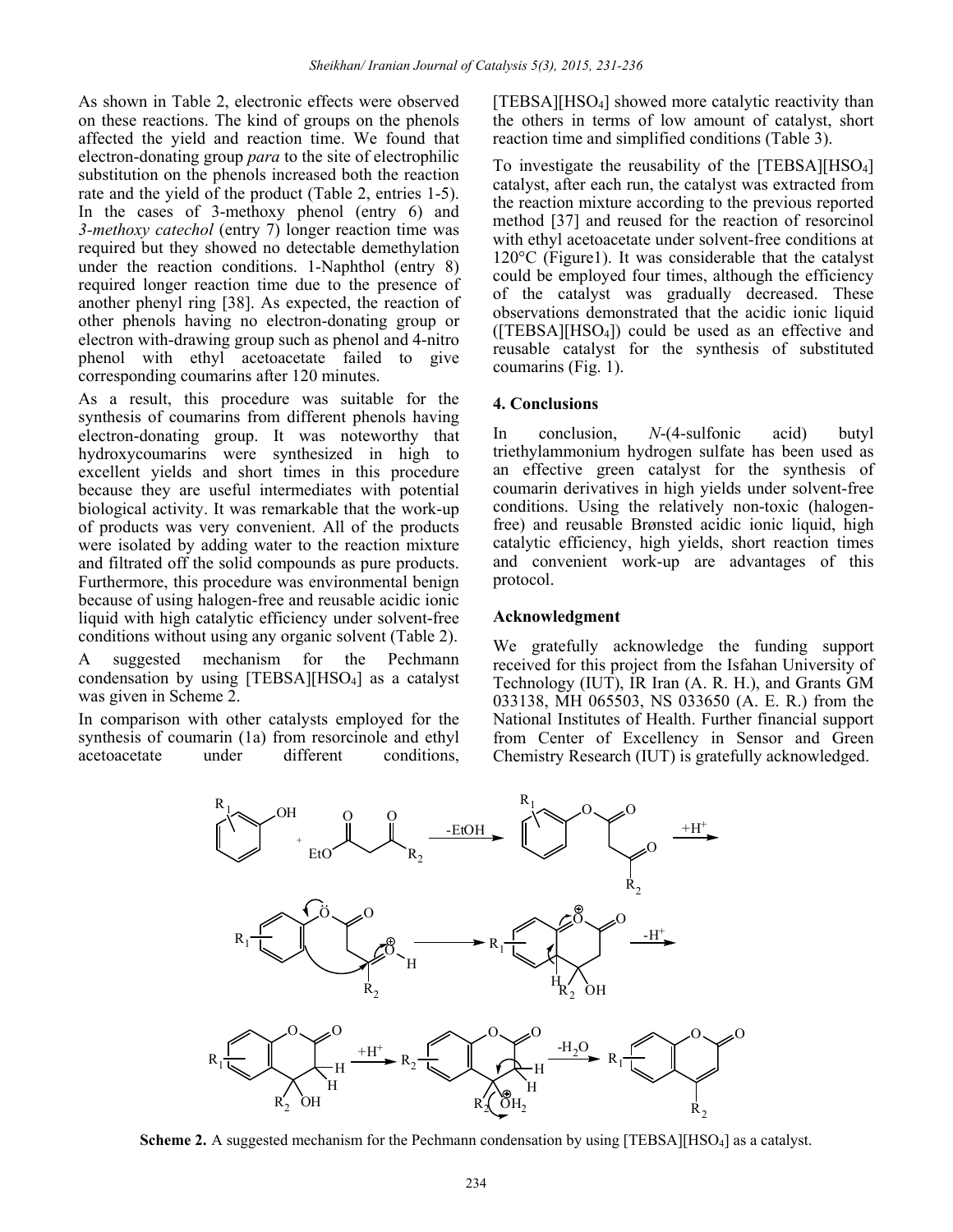| Entry          | Catalyst (mol $\%$ )                     | Solvent       | Conditions             | Time (min) | Yield $(\%)$ | Ref.   |
|----------------|------------------------------------------|---------------|------------------------|------------|--------------|--------|
|                | TiCl <sub>4</sub> (100)                  |               | r.t.                   |            | 97           | [20]   |
| $\overline{2}$ | $Bi(NO3)3.5H2O(5)$                       |               | $80^{\circ}$ C         | 15         | 94           | $[22]$ |
| 3              | Cu(CIO <sub>4</sub> ) <sub>2</sub> (20)  |               | Ultrasonic irradiation | 30         | 95           | $[23]$ |
| 4              | SnCl <sub>2</sub> .2H <sub>2</sub> O(10) | Ethyl alcohol | Reflux $80^{\circ}$ C  | 150        | 52           | $[24]$ |
| 5              | PMSCl(7)                                 |               | $130^{\circ}$ C        | 60         | 94           | $[25]$ |
| 6              | $PEG-SO3H(10)$                           |               | $80^{\circ}$ C         | 10         | 91           | $[26]$ |
| 7              | Cellulose sulfuric acid $(0.1 g)$        |               | Microwave              | 1.5        | 94           | $[27]$ |
| 8              | [TEBSA][HSO <sub>4</sub> ] (5)           |               | $120^{\circ}$ C        | 4          | 94           |        |

**Table 3.** The synthesis of **1a** coumarin from resorcinole and ethyl acetoacetate under different conditions.

#### **References**

- [1] C.J. Wang, Y.J. Hsieh, C.Y. Chu, Y.L. Lin, T.H. Tseng, Cancer Lett.183 (2002) 163-168.
- [2] F.H. Dexeus, C.J. Logothetis, A. Sella, K. Fitz, R. Amato, J.M. Reuben, N.J. Dozier, J. Clin. Oncol. 8 (1990) 325-329.
- [3] D.E. Zembower, S. Liao, M.T. Flavin, Z.Q. Xu, T.L. Stup, R.W. Buckheit, A. Khilevich, A.A. Mar, A.K. Sheinkman, J. Med. Chem. 40 (1997) 1005-1017.
- [4] A. Maxwell, Mol. Microbiol. 9 (1993) 681-686.
- [5] M.A. Bhat, N. Siddiqui, S.A. Khan, Indian J. Pharm. Sci. 68 (2006) 120-123.
- [6] C.M. Lin, S.T. Huang, F.W. Lee, H. Sawkuo, M.H. Lin, Bioorg. Med. Chem. 14 (2006) 4402-4409.
- [7] L. Huang, X. Yuon, D. Yu, K.H. Lee, H.C. Chin, Virology 332 (2005) 623-628.
- [8] G. Cravotto, G.M. Nano, G. Palmisano, S. Tagliapietra, Tetrahedron: Asymmetry 12 (2001) 707-709.
- [9] G.J. Fan, W. Mar, M.K. Park, E. Wook Choi, K. Kim, S. Kim, Bioorg. Med. Chem. Lett. 11 (2001) 2361-2363.
- [10] R.O. Kennedy, R.D. Tharnes, Coumarins: Biology, Application and Mode of Action, Wiley & Sons Society: Chichester, 1997.
- [11] M. Zahradink, The Production and Application of Fluorescent Brightening Agents, Wiley & Sons, 1992.
- [12] M. Maeda, Laser Dyes*,* Academic Society: New York, 1994.
- [13] H. Von Pechmann, C. Duisberg, Ber. Dtsch. Chem. Ges. 16 (1883) 2119-2128.
- [14] I. Yavari, R. Hekmat-Shoar, A. Zonouki, Tetrahedron Lett. 39 (1998) 2391-2392.
- [15] W.M. Abdou, N.A.F. Ganoub, N.M. Abdel-Rahman, Phosphorus Sulfur Relat. Elem. 61(1991) 91-96.
- [16] G. Brufola, F. Fringuelli, O. Piermatti, F. Pizzo, Heterocycles 43 (1996) 1257-1266.
- [17] B.M. Trost, F.D. Toste, K. Greenman, J. Am. Chem. Soc. 125 (2003) 4518-4526.
- [18] H. Wulff, H. Rauer, T. During, C. Hanselmann, K. Ruff, A. Wrisch, S. Grissmer, W.Hansel, J. Med. Chem. 41 (1998) 4542-4549.
- [19] T. Symeonidis, M. Chamilos, D.J. Hadjipavlou-Litina, M. Kallitsakis, K.E. Litinas, Bioorg. Med. Chem. Lett. 19 (2009) 1139-1142.
- [20] H. Valizadeh, A. Shockravi, Tetrahedron Lett.46 (2005) 3501-3503.
- [21] G.V.M. Sharma, R.J. Janardhan, L.P. Sree, K.P. Radha, Tetrahedron Lett. 46 (2005) 6119-6121.



**Recycle no.**

**Fig. 1.** Recycling of the Brønsted acidic ionic liquid catalyst.